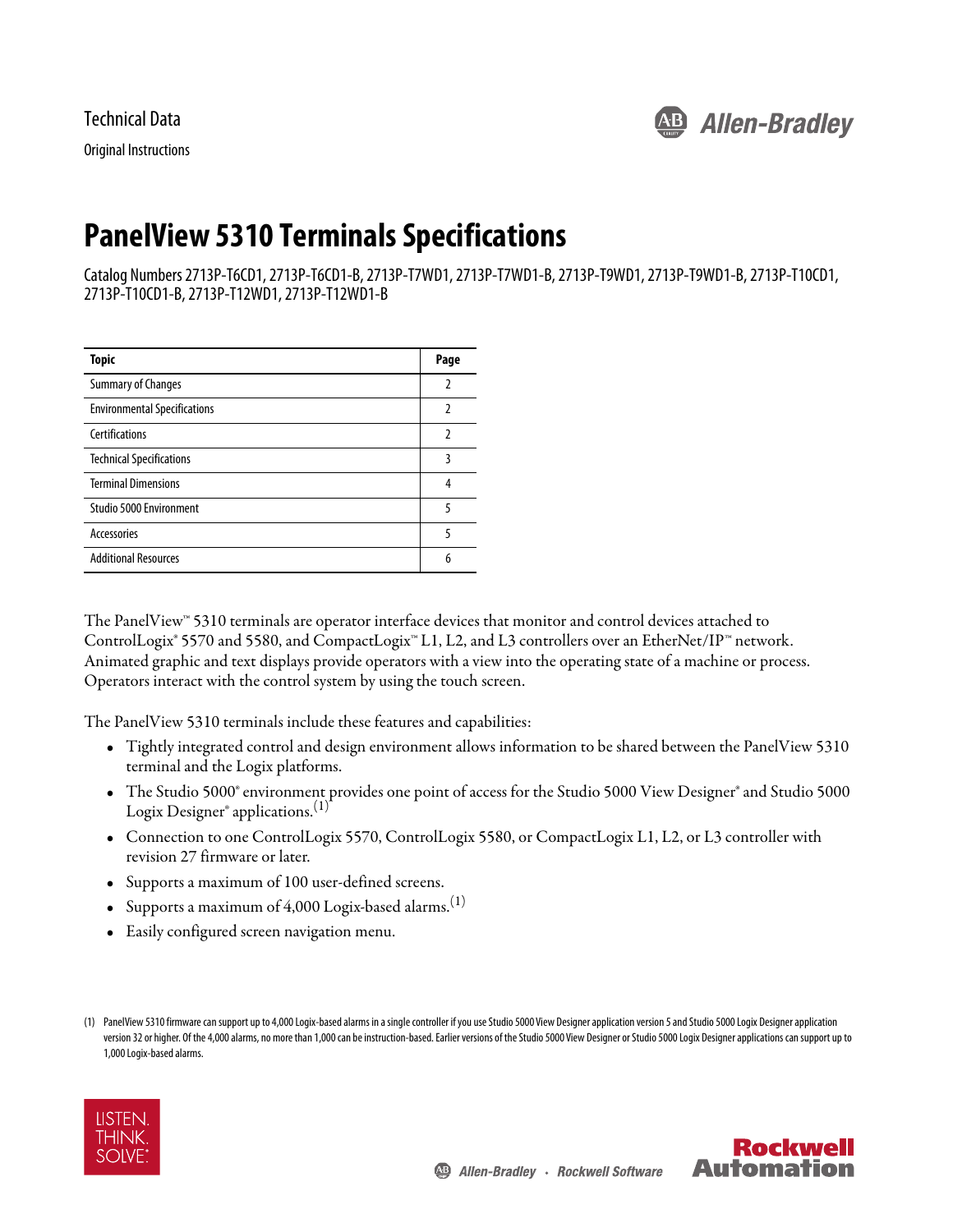## <span id="page-1-0"></span>**Summary of Changes**

This publication contains new and updated information as indicated in this table.

| <b>Topic</b>                                                                               | Page |
|--------------------------------------------------------------------------------------------|------|
| Increased maximum number of user-defined screens from 50 to 100.                           |      |
| Increased maximum number of Logix-based alarms from 1,000 to 4,000, and added footnote.    |      |
| Added operating altitude row to Environmental Specifications table.                        |      |
| Updated URL for Rockwell Automation Product Certifications website.                        | 2.6  |
| Added catalog numbers for 8-GB and 32-GB SD cards, and revised footnote in SD Cards table. | 6    |
| Added SD card content below SD Cards table.                                                | 6    |

## <span id="page-1-1"></span>**Environmental Specifications**

This table provides environmental specifications for the PanelView 5310 terminals.

| <b>Attribute</b>          | <b>Value</b>                                                                                                             |
|---------------------------|--------------------------------------------------------------------------------------------------------------------------|
| Temperature, operating    | $050$ °C (32122 °F)                                                                                                      |
| Temperature, nonoperating | $-25+70$ °C ( $-13+158$ °F)                                                                                              |
| <b>Relative humidity</b>  | 595% without condensation                                                                                                |
| Vibration                 | $0.012$ pk-pk, $1057$ Hz                                                                                                 |
|                           | 2 q peak at 57500 Hz                                                                                                     |
| Shock, operating          | 15 g at 11 ms                                                                                                            |
| Shock, nonoperating       | 30 g at 11 ms                                                                                                            |
| Altitude, operating       | Sea level to 2,000 m (6,562 ft)                                                                                          |
| <b>Enclosure ratings</b>  | NEMA and UL Type 4X, 12, 13, and classified by UL as IP66 (when mounted on a flat<br>surface of an equivalent enclosure) |

## <span id="page-1-2"></span>**Certifications**

This table provides certification information for the PanelView 5310 terminals.

| Certification <sup>(1)</sup> | <b>Value</b>                                                                                                                       |
|------------------------------|------------------------------------------------------------------------------------------------------------------------------------|
| c-UL-us                      | c-UL-us Listed to UL 61010-1, UL 61010-2-201, CAN/CSA-C22.2 No. 61010-1, and<br>CAN/CSA-C22.2 No. 61010-2-201; see 2713P-CT002     |
| CE (EMC)                     | European Union EMC Directive, compliance with:<br>• EN 61131-2; Programmable Controllers (pertinent EMC sections); see 2713P-CT004 |
| EAC                          | Russian Customs Union TP TC 020/2011 EMC Technical Regulation; see 2713P-CT001                                                     |
| EtherNet/IP                  | ODVA conformance tested to EtherNet/IP specifications; see 2713P-CT005                                                             |
| КC                           | KC registered; see 2713P-CT001                                                                                                     |
| <b>RCM</b>                   | Australian Radiocommunications Act, compliance with:<br>• EN 61000-6-4; Industrial Emissions; see 2713P-CT003                      |
| <b>RoHS</b>                  | China RoHS<br>European RoHS<br>Turkey RoHS (EEE Yönetmeliğine Uygundur. In Conformity with the EEE Regulation.)                    |

(1) When marked. See the Rockwell Automation® Product Certifications site at [rok.auto/certifications](https://www.rockwellautomation.com/global/detail.page?pagetitle=Product-Certifications&content_type=tech_data&docid=de1cc7d81606981b0f214fed1137f539) for declarations of conformity, certificates, and other certification details.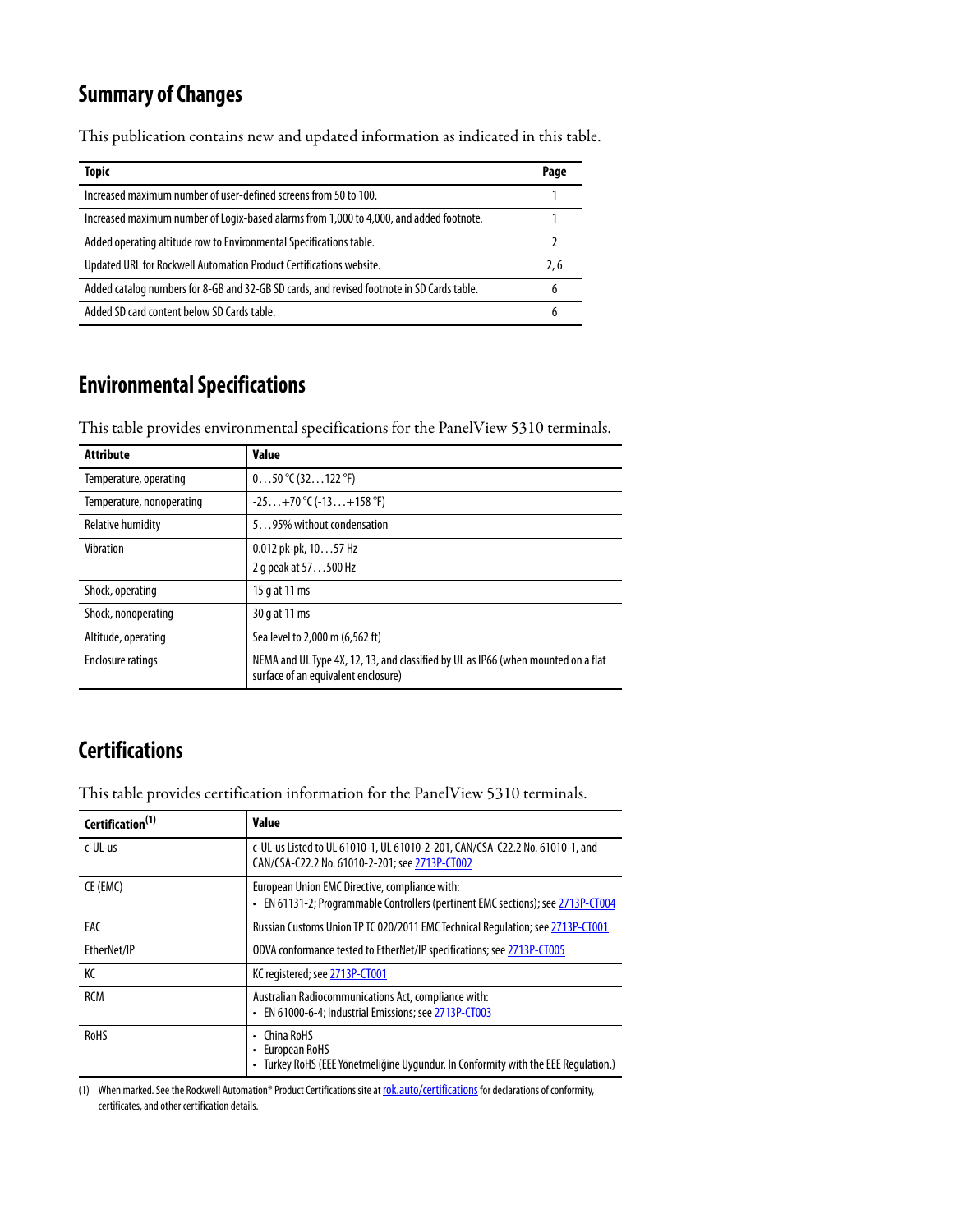## <span id="page-2-0"></span>**Technical Specifications**

This section provides technical specifications for the PanelView 5310 terminals.

#### **Technical Specifications - PanelView 5310 Terminals**

|                                                | 6-in. Touch                                                                                                                  | 7-in. Wide Touch                                                             | 9-in. Wide Touch                                                                                              | 10.4-in. Touch                    | 12.1-in. Wide Touch               |
|------------------------------------------------|------------------------------------------------------------------------------------------------------------------------------|------------------------------------------------------------------------------|---------------------------------------------------------------------------------------------------------------|-----------------------------------|-----------------------------------|
| Attribute                                      | 2713P-T6CD1<br>2713P-T6CD1-B(1)                                                                                              | 2713P-T7WD1<br>2713P-T7WD1-B(1)                                              | 2713P-T9WD1<br>2713P-T9WD1-B(1)                                                                               | 2713P-T10CD1<br>2713P-T10CD1-B(1) | 2713P-T12WD1<br>2713P-T12WD1-B(1) |
| Operator input                                 | Touch                                                                                                                        |                                                                              |                                                                                                               |                                   |                                   |
| Display type                                   | Color TFT LCD (thin-film-transistor, liquid-crystal display)                                                                 |                                                                              |                                                                                                               |                                   |                                   |
| Display size, diagonal                         | 5.7-in. screen                                                                                                               | 7-in. widescreen                                                             | 9-in. widescreen                                                                                              | 10.4-in. screen                   | 12.1-in. widescreen               |
| View area, W x H                               | 115 x 86 mm (4.5 x 3.4 in.)                                                                                                  | 152 x 91 mm (6.0 x 3.6 in.)                                                  | 196 x 118 mm (7.7 x 4.6 in.)                                                                                  | 211 x 158 mm (8.3 x 6.2 in.)      | 261 x 163 mm (10.3 x 6.4 in.)     |
| Display resolution/<br>aspect ratio            | 640 x 480 VGA/4:3                                                                                                            | 800 x 480 WVGA/5:3                                                           | 800 x 480 WVGA/5:3                                                                                            | 800 x 600 SVGA/4:3                | 1280 x 800 WXGA/16:10             |
| Color depth                                    | 24-bit color graphics (16.7 million colors)                                                                                  |                                                                              |                                                                                                               |                                   |                                   |
| Brightness, typical                            | 300 cd/m <sup>2</sup> (Nits)                                                                                                 |                                                                              |                                                                                                               |                                   |                                   |
| <b>Backlight</b>                               | • Light-emitting diode, non-replaceable<br>• Life: 50,000 h min at 40 $^{\circ}$ C (104 $^{\circ}$ F) to half-brightness     |                                                                              |                                                                                                               |                                   |                                   |
| <b>Backlight power</b><br>consumption, typical | 2.4W                                                                                                                         | 3 W                                                                          | 3.5W                                                                                                          | 4W                                | 5W                                |
| Touch screen                                   | • Analog resistive<br>Actuation rating: 1 million presses<br>• Operating force: <100 grams                                   |                                                                              |                                                                                                               |                                   |                                   |
| <b>Battery</b> (real-time<br>clock backup)     | • Accuracy: +/-2 minutes per month.<br>Battery life: 4 years min at 25 °C (77 °F)<br>• Replacement: CR2032 lithium coin cell |                                                                              |                                                                                                               |                                   |                                   |
| Memory                                         |                                                                                                                              |                                                                              |                                                                                                               |                                   |                                   |
| RAM                                            | 1 GB RAM                                                                                                                     |                                                                              |                                                                                                               |                                   |                                   |
| User available                                 | 1 GB nonvolatile storage for projects                                                                                        |                                                                              |                                                                                                               |                                   |                                   |
| Secure Digital (SD)<br>card slot               | One SD card slot for external storage; supports cat. no. 1784-SDx cards. See Secure Digital (SD) Cards on page 6.            |                                                                              |                                                                                                               |                                   |                                   |
| <b>USB</b> ports                               | One USB high-speed 2.0 host port (type A) supports removable drives for external storage.                                    |                                                                              |                                                                                                               |                                   |                                   |
| Host<br>Device                                 |                                                                                                                              |                                                                              | One high-speed 2.0 device port (type B) supports connection to host computer (available in a future release). |                                   |                                   |
| <b>Ethernet port</b>                           |                                                                                                                              | One 10/100Base-T, Auto MDI/MDI-X Ethernet port for controller communication. |                                                                                                               |                                   |                                   |
| <b>Status indicators</b>                       | STS (status, green), ERR (error, red)                                                                                        |                                                                              |                                                                                                               |                                   |                                   |
| Software                                       |                                                                                                                              |                                                                              | Studio 5000 environment provides single portal to View Designer and Logix Designer applications.              |                                   |                                   |
| Electrical                                     |                                                                                                                              |                                                                              |                                                                                                               |                                   |                                   |
| USB host port<br>(type A)                      | 0.5 A at 5V DC                                                                                                               |                                                                              |                                                                                                               |                                   |                                   |
| Input voltage                                  | 24V DC nom (1830V DC)                                                                                                        |                                                                              |                                                                                                               |                                   |                                   |
| Power consumption,<br>max                      | 14W<br>15W<br>16W<br>13 W                                                                                                    |                                                                              |                                                                                                               |                                   |                                   |
| Power consumption,<br>typical                  | 9W<br>12W<br>11W<br>12W                                                                                                      |                                                                              |                                                                                                               |                                   |                                   |
| Power dissipation                              | 31 BTU/hr.                                                                                                                   |                                                                              | 38 BTU/hr.                                                                                                    | 41 BTU/hr.                        | 41 BTU/hr.                        |
| Inrush current, max                            | 15 A                                                                                                                         |                                                                              |                                                                                                               |                                   |                                   |
| Power supply                                   | Supports safety extra low voltage and protected extra low voltage 24V DC supplies <sup>(2)(3)</sup>                          |                                                                              |                                                                                                               |                                   |                                   |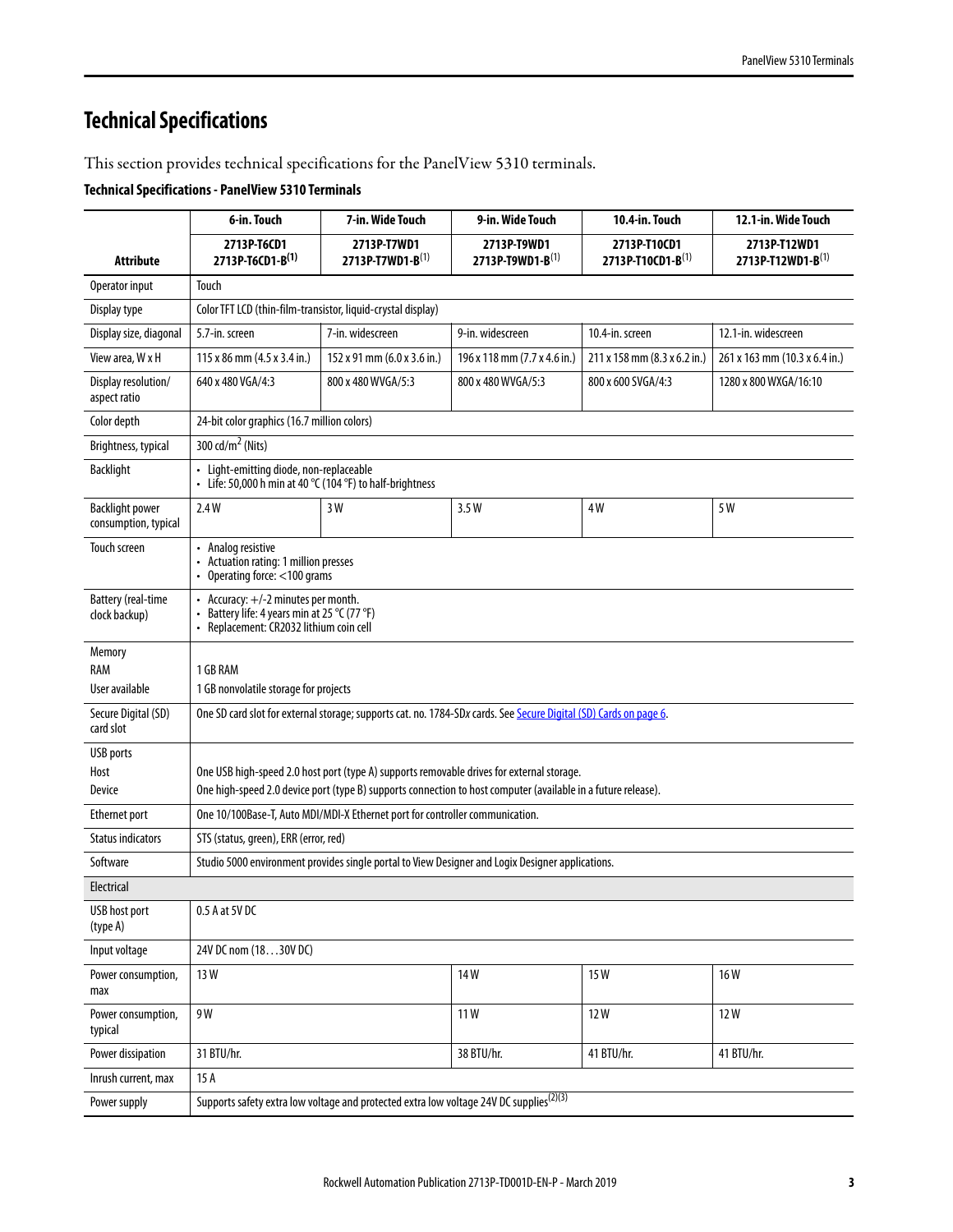|                                | 6-in. Touch                                                     | 7-in. Wide Touch                                                | 9-in. Wide Touch                | 10.4-in. Touch                    | 12.1-in. Wide Touch               |
|--------------------------------|-----------------------------------------------------------------|-----------------------------------------------------------------|---------------------------------|-----------------------------------|-----------------------------------|
| Attribute                      | 2713P-T6CD1<br>2713P-T6CD1-B(1)                                 | 2713P-T7WD1<br>2713P-T7WD1-B(1)                                 | 2713P-T9WD1<br>2713P-T9WD1-B(1) | 2713P-T10CD1<br>2713P-T10CD1-B(1) | 2713P-T12WD1<br>2713P-T12WD1-B(1) |
| Mechanical                     |                                                                 |                                                                 |                                 |                                   |                                   |
| Weight, approx                 | $0.79$ kg $(1.7$ lb)                                            | $2.0$ kg $(4.4$ lb)                                             | 2.41 kg (5.31 lb)               | 3.35 kg (7.39 lb)                 | $3.65$ kg $(8.0)$ b)              |
| Terminal dimensions,<br>approx | See PanelView 5310 Terminal and Cutout Dimensions on this page. |                                                                 |                                 |                                   |                                   |
| Cutout dimensions,<br>approx   |                                                                 | See PanelView 5310 Terminal and Cutout Dimensions on this page. |                                 |                                   |                                   |

#### **Technical Specifications - PanelView 5310 Terminals (Continued)**

(1) Add -B to the end of a catalog number to order a terminal without the Allen-Bradley® logo and product identification, for example, 2713P-T7WD1-B.

(2) DC-powered terminals support safety extra low voltage (SELV) and protective extra-low voltage (protected extra low voltage) 24V DC power supplies, such as catalog numbers 1606-XLP95E, 1606-XLP100E, and 2711P-RSACDIN.

(3) Where PELV is defined in IEC 61131-2.

## <span id="page-3-0"></span>**Terminal Dimensions**

This section provides dimensions for the PanelView 5310 terminals. The 9-inch widescreen terminal is shown for illustrative purposes. All other terminal sizes look similar.

#### **PanelView 5310 Terminal Dimensions - (9-in. widescreen terminal shown)**



<span id="page-3-1"></span> **PanelView 5310 Terminal and Cutout Dimensions**

|                               |               | <b>Terminal Dimensions</b> |                          |                                            |                                            | <b>Cutout Dimensions</b>         |                          |            |            |
|-------------------------------|---------------|----------------------------|--------------------------|--------------------------------------------|--------------------------------------------|----------------------------------|--------------------------|------------|------------|
| <b>Terminal</b><br>Size (in.) | Input<br>Type | Height<br>(A)<br>mm (in.)  | Width<br>(B)<br>mm (in.) | <b>Overall</b><br>Depth<br>(C)<br>mm (in.) | Mounted<br><b>Depth</b><br>(D)<br>mm (in.) | <b>Height</b><br>(A)<br>mm (in.) | Width<br>(B)<br>mm (in.) |            |            |
| 6                             |               | 153(6.0)                   | 186(7.3)                 |                                            |                                            |                                  |                          | 123 (4.84) | 156 (6.14) |
| 7                             |               | 178(7.0)                   | 237(9.3)                 |                                            |                                            |                                  |                          | 148 (5.82) | 207 (8.15) |
| 9                             | Touch         | 190 (7.48)                 | 280 (11.02)              | 69.5 (2.74)                                | $64(2.5)^{(1)}$                            | 162 (6.38)                       | 252 (9.92)               |            |            |
| 10.4                          |               | 252 (9.92)                 | 297 (11.69)              |                                            |                                            | 224 (8.82)                       | 269 (10.59)              |            |            |
| 12.1                          |               | 246 (9.69)                 | 340 (13.39)              |                                            |                                            | 218 (8.58)                       | 312 (12.28)              |            |            |

(1) When mounted in a panel, the front of the bezel extends less than 6 mm (0.24 in.) from the panel.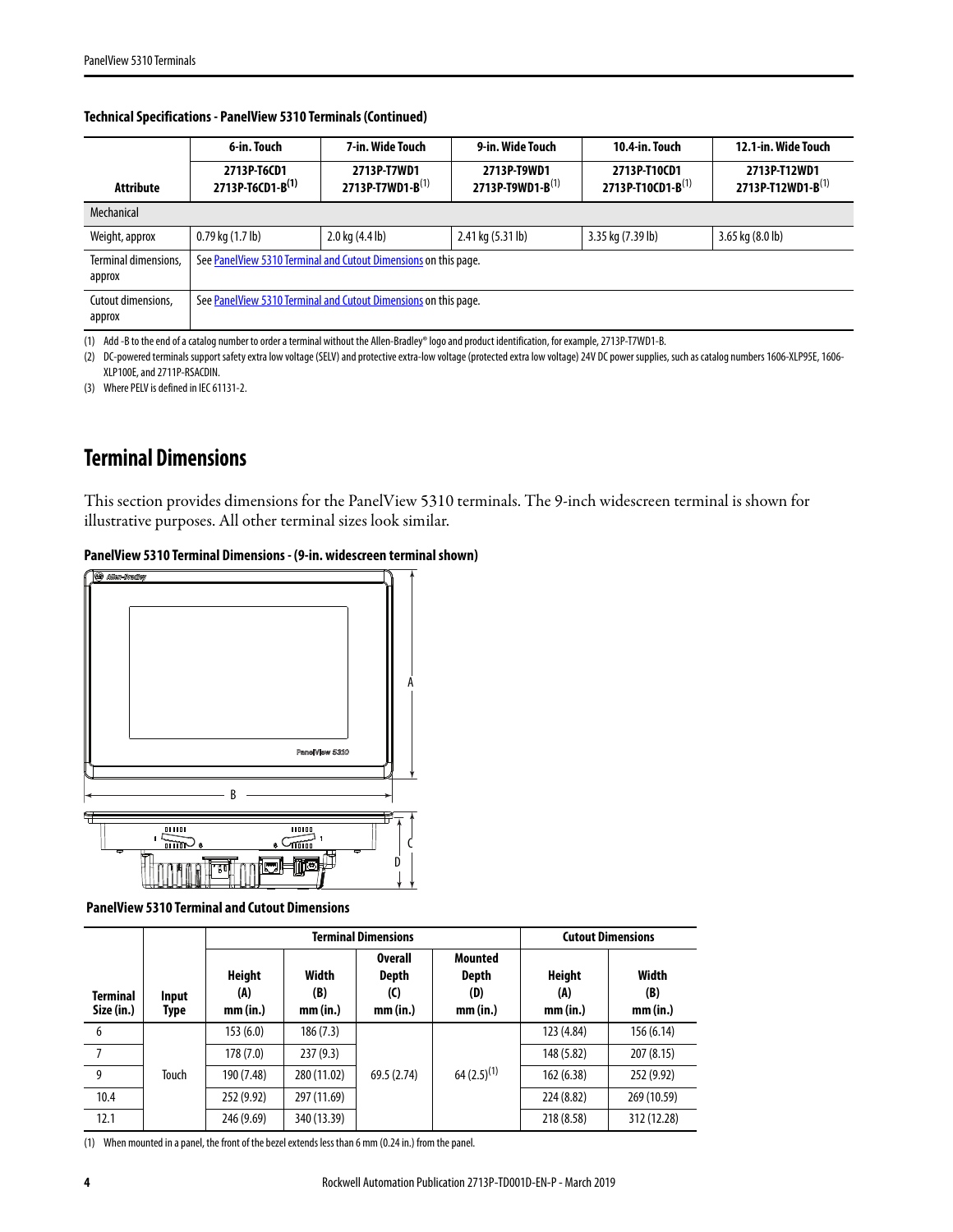### <span id="page-4-0"></span>**Studio 5000 Environment**

Use the Studio 5000 environment to create HMI applications for the PanelView 5310 terminal platform. This environment includes these major components:

• **Studio 5000 View Designer** – you can create and design a project for a specific PanelView 5310 terminal and download the project to the terminal.

You can create an application for any PanelView 5310 terminal and reuse that same application across the entire platform.

• **Studio 5000 Logix Designer** – you can develop control logic for a CompactLogix or ControlLogix controller and download the logic to the controller.



In the Studio 5000 environment, you can create an application for any PanelView 5310 terminal and reuse that same application across the entire platform.

### <span id="page-4-1"></span>**Accessories**

This section lists accessories for the PanelView 5310 terminals.

#### **Power Supplies and Replacement Power Terminal Blocks**

| Cat. No.      | <b>Description</b>                                    | <b>Quantity</b> |
|---------------|-------------------------------------------------------|-----------------|
| 1606-XLB120E  | DIN rail power supply, 2428V DC output voltage, 120 W |                 |
| 1606-XLP100E  | DIN rail power supply, 2428V DC output voltage, 100 W |                 |
| 1606-XLP95E   | DIN rail power supply, 2428V DC output voltage, 95 W  |                 |
| 2711P-RSACDIN | DIN rail power supply, AC-to-DC, 85265V AC, 4763 Hz   |                 |
| 2711-TBDC     | 3-pin DC power terminal block                         | 10              |

#### **Mounting Hardware**

| Cat. No.                  | <b>Description</b>      | <b>Quantity</b> |
|---------------------------|-------------------------|-----------------|
| 2711P-RMCP <sup>(1)</sup> | Mounting levers (black) |                 |

(1) Catalog number 2711P-RMCP mounting levers are used with the PanelView 5310 terminals. Do not use gray mounting levers; they are not compatible with PanelView 5310 terminals.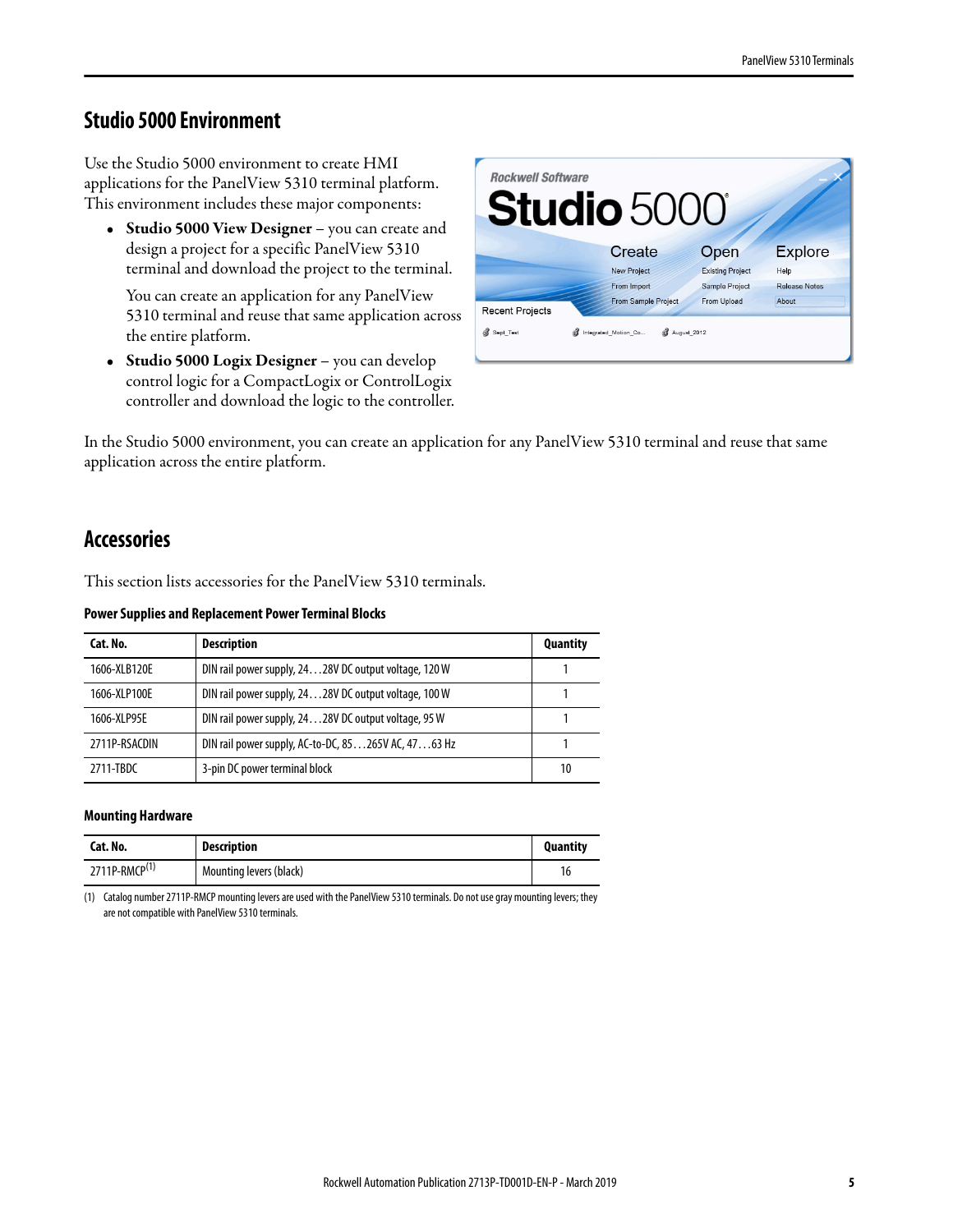#### <span id="page-5-1"></span>**Secure Digital (SD) Cards(1)**

| Cat. No.             | <b>Description</b>            |
|----------------------|-------------------------------|
| 1784-SD1             | 1 GB SD card                  |
| 1784-SD <sub>2</sub> | 2 GB SD card                  |
| 1784-SDHC8           | 8-GB SDHC card                |
| 1784-SDHC32          | 32-GB SDHC card               |
| 2711C-RCSD           | USB to SD adapter for SD card |

(1) To help reduce the chance of corruption when you use SD Cards or USB drives with the terminal, Rockwell Automation recommends that you use only the above SD card catalog numbers.

The SD™ and SDHC™ accessory cards in the above table have been designed to meet industrial robustness and environmental requirements. Rockwell Automation recommends that you use these accessory cards with the terminal to help reduce the chances of corruption. Studio 5000 View Designer software requires the following for SD cards that are inserted into the HMI device:

- 4 GB of free space
- A supported SDHC card type, preferably one listed in the **Secure Digital (SD) Cards** table
- An environmental rating for the PanelView 5000 environment
- A supported format of either FAT32 or ext3

#### **USB Programming Cable**

| Cat. No.      | <b>Description</b>                                                                                  | Lenath                   |
|---------------|-----------------------------------------------------------------------------------------------------|--------------------------|
| 6189V-USBCBL2 | Programming cable that connects the device port of the terminal to a<br>USB host port of a computer | $1.8 \text{ m}$ (5.9 ft) |

#### **Battery Replacement**

| Cat. No.     | <b>Description</b>                           | <b>Quantity</b> |
|--------------|----------------------------------------------|-----------------|
| 2711P-RY2032 | Lithium coin cell battery, CR2032 equivalent |                 |

### <span id="page-5-0"></span>**Additional Resources**

These documents contain more information about related products from Rockwell Automation.

| Resource                                                                    | Description                                                                                                                |  |
|-----------------------------------------------------------------------------|----------------------------------------------------------------------------------------------------------------------------|--|
| Visualization Solutions Selection Guide, publication VIEW-SG001             | Provides an overview of the visualization products (includes catalog number selections)<br>offered by Rockwell Automation. |  |
| PanelView 5310 Terminals User Manual, publication 2713P-UM001               | Provides information on how to install, operate, configure, and troubleshoot the PanelView<br>5310 terminals.              |  |
| Industrial Automation Wiring and Grounding Guidelines, publication 1770-4.1 | Provides general guidelines on how to install a Rockwell Automation industrial system.                                     |  |
| Product Certifications website, rok.auto/certifications                     | Provides declarations of conformity, certificates, and other certification details.                                        |  |

You can view or download publications at [https://www.rockwellautomation.com/global/literature-library/](https://www.rockwellautomation.com/global/literature-library/overview.page) [overview.page.](https://www.rockwellautomation.com/global/literature-library/overview.page)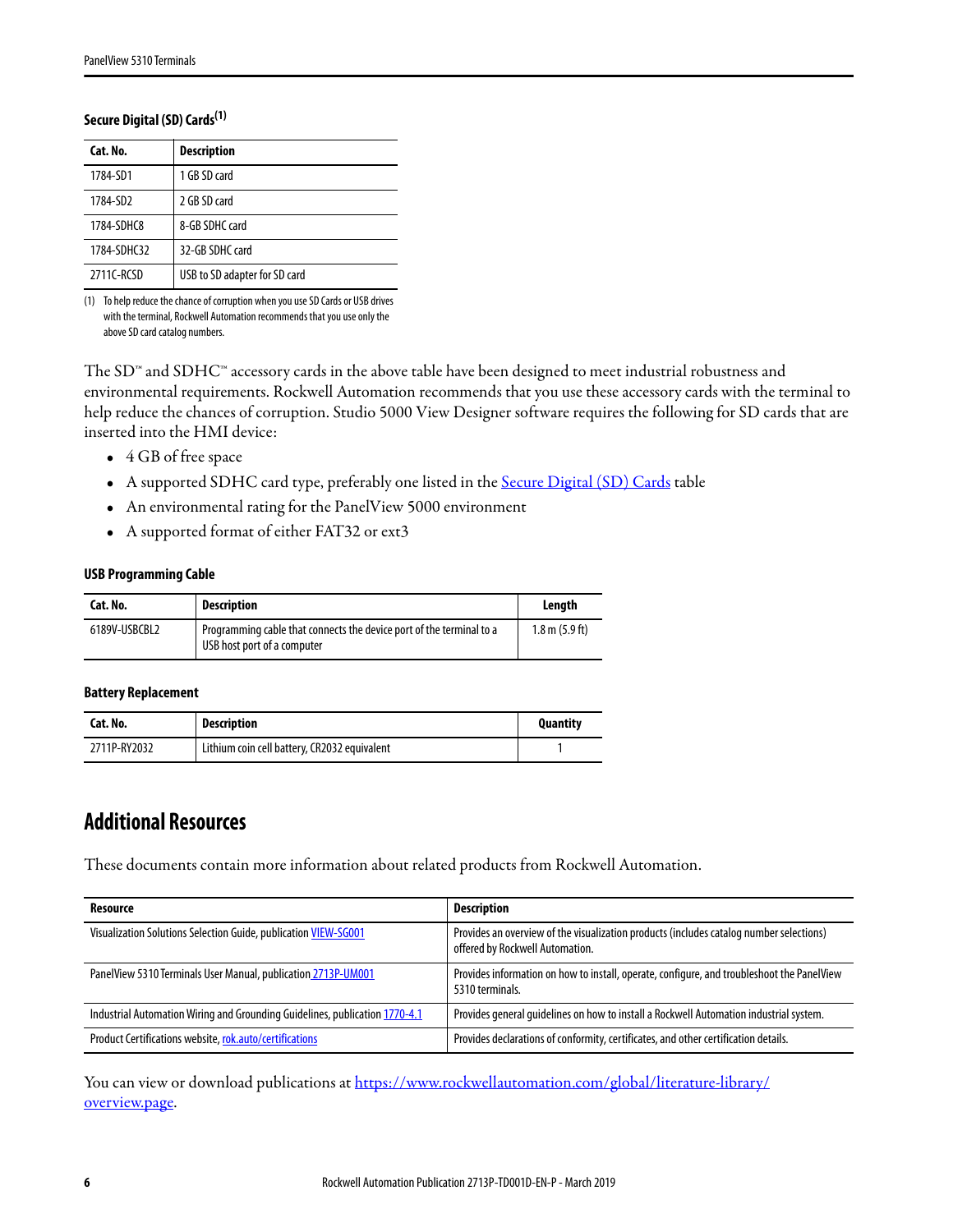**Notes:**